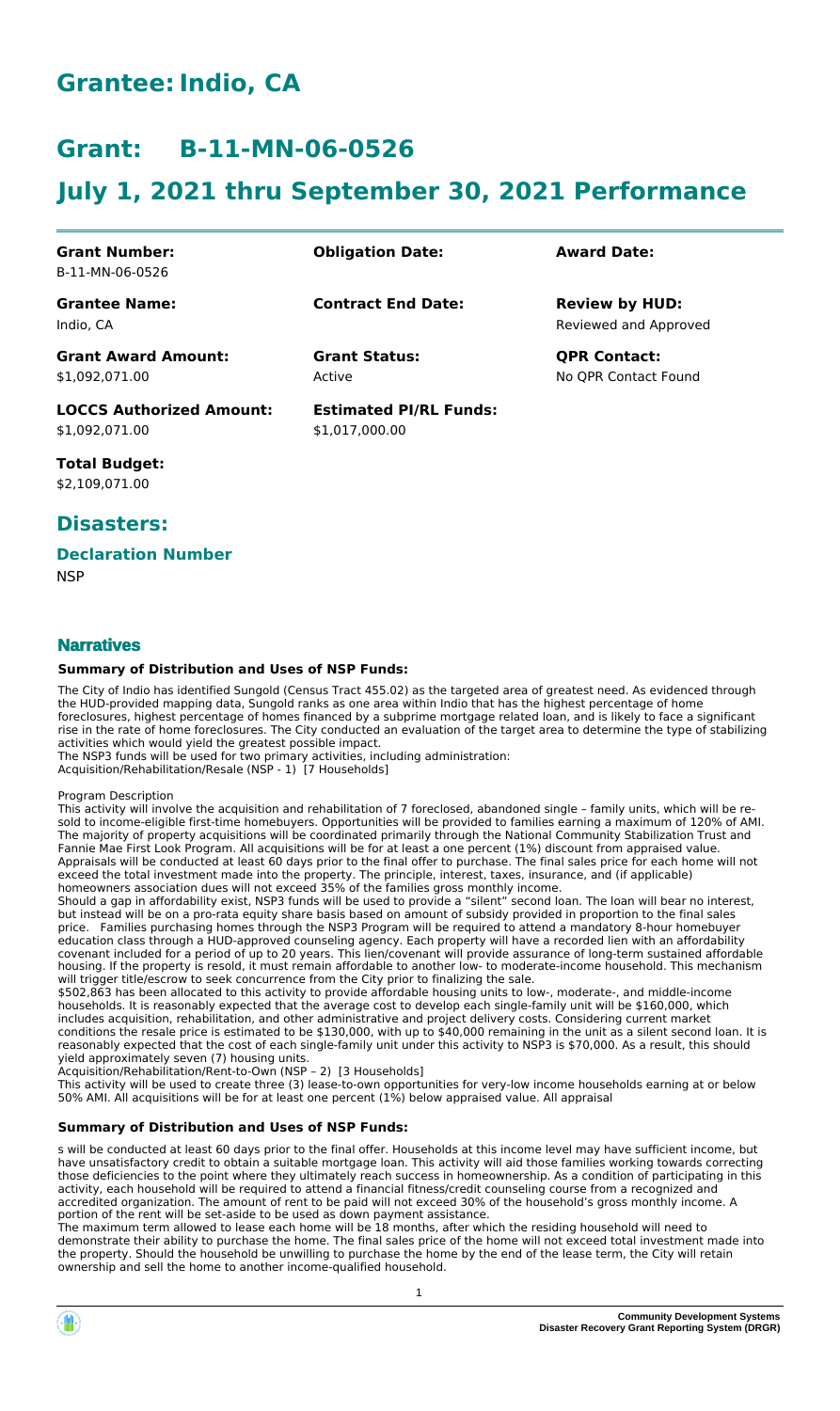\$480,000 has been allocated to this activity to provide rent-to-own opportunities to very-low income households at or below 50% AMI. It is reasonably expected that the average cost to develop each single-family unit under this activity to be \$160,000, which includes acquisition, rehabilitation, and other administrative and project delivery costs. As a result, this should yield approximately five (5) housing units.

#### Administration (NSP – 3)

No more than 10% of the NSP3 grant and 10% of any program income will be used to cover administrative costs. Development Partner

The City has established relationships with local housing development organizations that can serve as program partners. For that reason, the City will solicit the services of an affordable housing developer to provide support in the implementation of the NSP3 Program.

The primary responsibility of the developer will be to undertake the acquisition, rehabilitation, and disposition of property to income-eligible families. Administration, grants management, fiscal management, reporting responsibilities, etc. will be retained by the City. Term of the agreement with the developer will not exceed the term of the NSP3 grant. Public Comment

A public notice inviting comments was published in the Desert Sun on January 15, 2011 and posted on the City's website. A City Council meeting was held on February 2, 2010 to approve the NSP3 substantial amendment. No public comments were received.

#### **How Fund Use Addresses Market Conditions:**

Indio, CA is a city in Riverside County located in the Coachella Valley of Southern California's Colorado Desert. Riverside County and San Bernardino County jointly create the Riverside/San Bernardino/Ontario Metropolitan Statistical Area (MSA, also known as the "Inland Empire"). The Inland Empire has been slow to recover from the Great Recession. The region has been one of the worst impacted within the nation in terms of quality of life, housing, employment opportunities, and prosperity. Many of the cities within the region experienced tremendous population growths which spurred housing development. As a result, cities such as Indio have experienced economic downturns stemming from the fallout of the housing market.

Assessing Market Conditions

There are approximately 28,000 housing units in the City of Indio1. Key aspects of the Indio housing market include a moderate vacancy rate, a high number of foreclosed upon homes, negative equity, aged housing stock in need of substantial renovation, volatile housing prices, and a high unemployment rate resulting in reduced family income. Foreclosures within Indio have not been centralized in anyone particular area, but rather widespread – ranging from areas with newer construction to older established neighborhoods. There is an abundance of abandoned and foreclosed properties that are blight in many of Indio's neighborhoods.

Almost 1 in 10 homes (9.8%) of all housing units in the Indio became Real Estate Owned (REO) from 2004 to 2007. For Indio, this created a housing crisis which the city has yet to recover from. According to data provided by ForeclosureRadar, a subscription, fee based real estate database, there are a total of 240 REO properties in Indio, 347 in Pre-Foreclosure Status, and 467 slated for auction. The number of pre-foreclosure and auction properties is an indication that Indio must prepare for another wave of vacant and foreclosed properties. The time frame in which this additional wave will occur is still unknown. Equal consideration must be given to the loss of equity and "under water" mortgages which represent an additional threat to the stability of Indio's housing market. Homeowners that have lost a substantial amount of equity and are unable to work out loan modification with their lenders may elect to let their home go by way of foreclosure. Since mid-2005, the median value for a home has declined from \$389,0003 to \$162,750 (-58.1%).

Demand for housing has yet to stabilize. In 2009, approximately 1,735 single-family units were sold, while in 2010 that figure dropped to 1,601 units, representing a 7.7 percent (-7.7%) decline. This decline in units sold may be attributed to the lack of suitable inventory as banks continue to hold back foreclosures. Additional factors impacting demand can be the extent and cost of repair to renovate older, aged properties which can be a deterrent to would-be purchasers. According to the U.S. Census Bureau, 8,130 (48.1%) of Indio's housing units were constructed prior to 1980 and 2,439 (14.4%) of housing units were constructed prior to 1960. Housing that is 30 years or older may exhibit need for considerable repair, while homes that are 50 years and older are considered aged and more likely in need of substantial repair. Target Area

The NSP3 Program requireshr

#### **How Fund Use Addresses Market Conditions:**

;s invest its resources in areas where funds can have an impact and stabilize the neighborhood. Determining one particular target area to focus revitalization efforts is challenging as the entire Indio community has been affected. To assist in the identification of possible target areas, HUD has provided mapping data which allows grantees to identify areas of greatest need within their jurisdiction by providing estimates for foreclosure need and a foreclosure related need score ("NSP3 score") at the Census Tract level. The foreclosure related need score takes into consideration the following factors:

- Area unemployment rate;
- Area average sales price decline (since the peak of the market);
- High cost loan rate (mortgages with interest-only payment options, stated income mortgages, etc); and
- Housing units that have been vacant for at least 90 days.

, ,

,

,

,

The NSP3 score ranks need from 1 to 20, with 20 being Census Tracts with HUD-estimated greatest need. In addition to the NSP3 need score; HUD requires that at a minimum 20% of the presumed number of REO properties ("Impact Number") within the target area need to be addressed in order to make a visible impact. Grantees must demonstrate that there NSP3 investment can yield the minimum 20% impact requirement.

Every Census Tract within the City of Indio has a combined index score of 20 according to the HUD NSP mapping tool. Using the HUD 20% Impact Number, the City identified the Sungold Park Neighborhood as meeting HUD's requirements for an "area of greatest need" and creates the best possible opportunity to maximize stabilization efforts in the shortest period of time.

Sungold Park Neighborhood: ,

- , • Census Tract # - 455.02
- , • Total # of Housing Units - 1,291
- HUD Foreclosure Score 20



,

<sup>,</sup> ,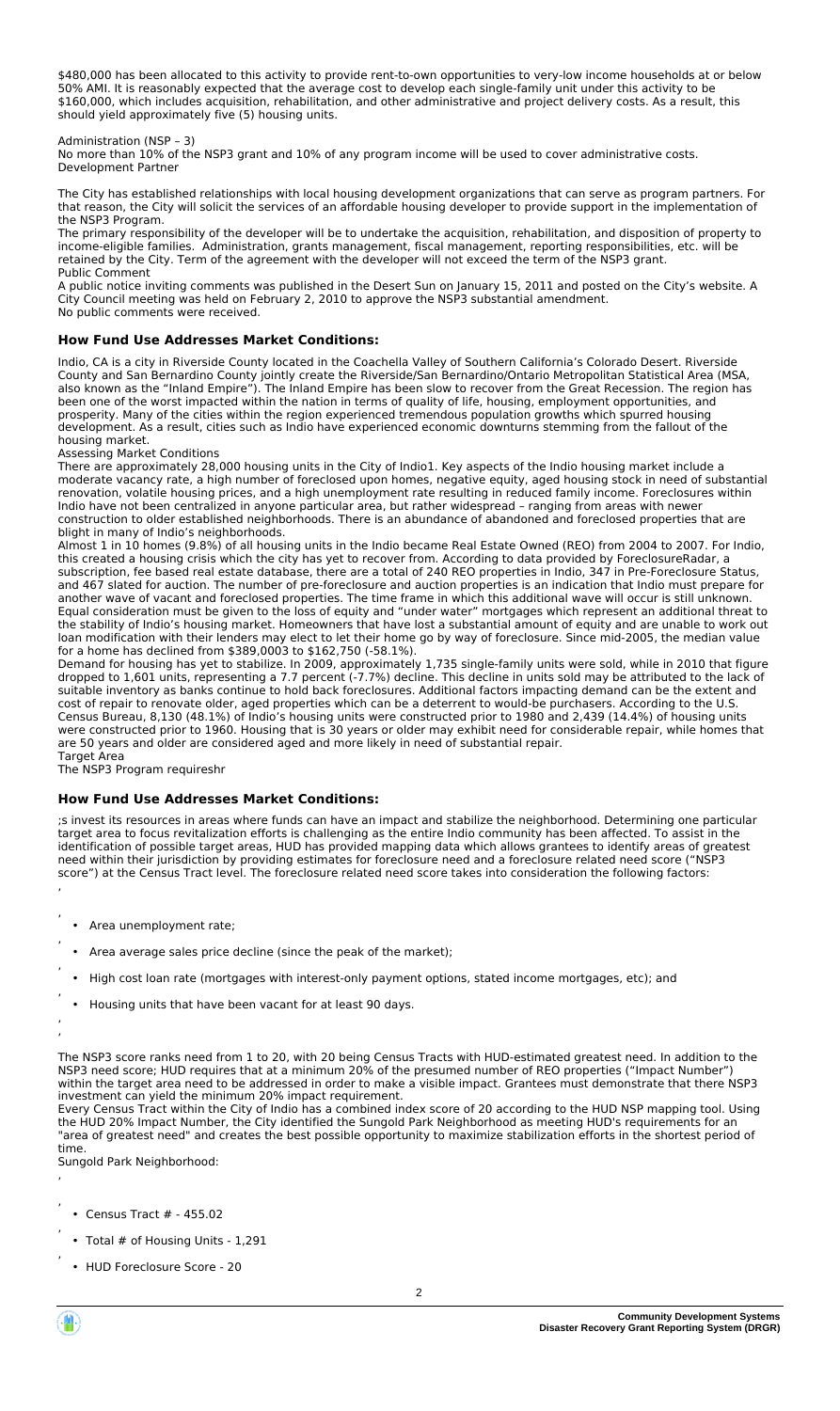• HUD Impact # - 9

,

,

,

,

,

,

,

,

,

,

,

,

, ,

, , ,

, , ,

, , ,

, The nature and extent of need is also illustrated by the following factors present in the selected Sungold Park Neighborhood ("Sungold"): ,

- Percentage of housing units with high cost mortgage from 2004 2007, which is 37.8%
- Percent of housing units 90 or more days delinquent, which is 24.8%;

, • Price change between peak value and June 2010 value in the Metropolitan Area or non-metropolitan balance, which is minus 44.3% (-44.3%); ,

- Percent of low- to moderate-income families, which is 94.22%;
- Median value for a home listed in the area is \$125,000;
- Homeownership rate is 32.94%; and
- Area unemployment rate as of June 2010 is 15.1%, where in June 2005 it was 5.3%.

, Other indicators were examined carefully during the selection of the Sungold Neighborhood and are summarized as follows: ,

- HUD low income housing tax credit: Sungold Park qualifies for this program.
- Enterprise Zone: All of Sungold is located in State-designated Enterprise Zone.
- Merged Redevelopment Area: All of Sungold is located within the City's Merged Redevelopment Project Area.

, Impact on Target Area Market Conditions

The Sungold Neighborhood is one of the oldest neighborhoodsint

### **Housing Rehabilitation/New Construction Standards:**

Indio's NSP3 Program will use the Indio housing rehabilitation standards from the ongoing Housing Rehabilitation Program and other federal and state requirements. (Note: the City's NSP3 Program will not involve any gut rehabilitation work or rehabilitation of mid- or high-rise multi-family buildings)

The level of rehabilitation will be addressed in the following manner: ,

, • Code/Health & Safety Repairs – Eliminate, or otherwise "cure", any and all pre-existing code violations and Health and Safety Hazards. Therefore, all rehabilitations must correct pre-existing code deficiencies and/or health and safety related repairs needed. This includes pre-existing construction found that was done without City permits (room additions, garage conversions, patio additions, etc). All such pre-existing construction must be either brought up to code and obtain approved building permits, or must be demolished, as part of the project. ,

, • Lead Based Paint Hazards – Reduce/abate any lead-based paint hazards present in the homes. A Lead-Based Paint test (XRF testing) and a Risk Assessment will be required on all rehabilitations to identify the existence and scope of any lead based paint hazards in the home. The standards of "Lead-Based Paint Poisoning Prevention in Federally Owned and Federally Assisted Housing" found at 24 CFR Part 35 apply.

, • Termite Repairs – The program will require a termite inspection report be prepared for every home by a licensed inspector. The report will identify any areas of dry rot or termite damaged wood members in the home and whether or not there are active termite infestations. Any termite or dry wood damaged wood members will be repaired or replaced due to health and safety risk they post to the structure integrity of the home. Fumigation or other treatment types recommended to eliminate active infestations are required.

, • General Property Improvements – Once the cost of repairing all code deficiencies, health and safety items, lead based paint hazards, and termite repairs are totaled up, then any additional program funding may be used to address general property improvements. General property improvements may include a variety of items such as painting, replacement of flooring, cabinets, fixtures, etc. General property improvements may NOT include any materials or items that are of a type and quality which far exceed building standard grades. Minimally acceptable standards may be found at 24CFR 983.101 ,

• Energy Efficiency and Cost Effective Green Improvements: In California, all residential remodels are mandated to

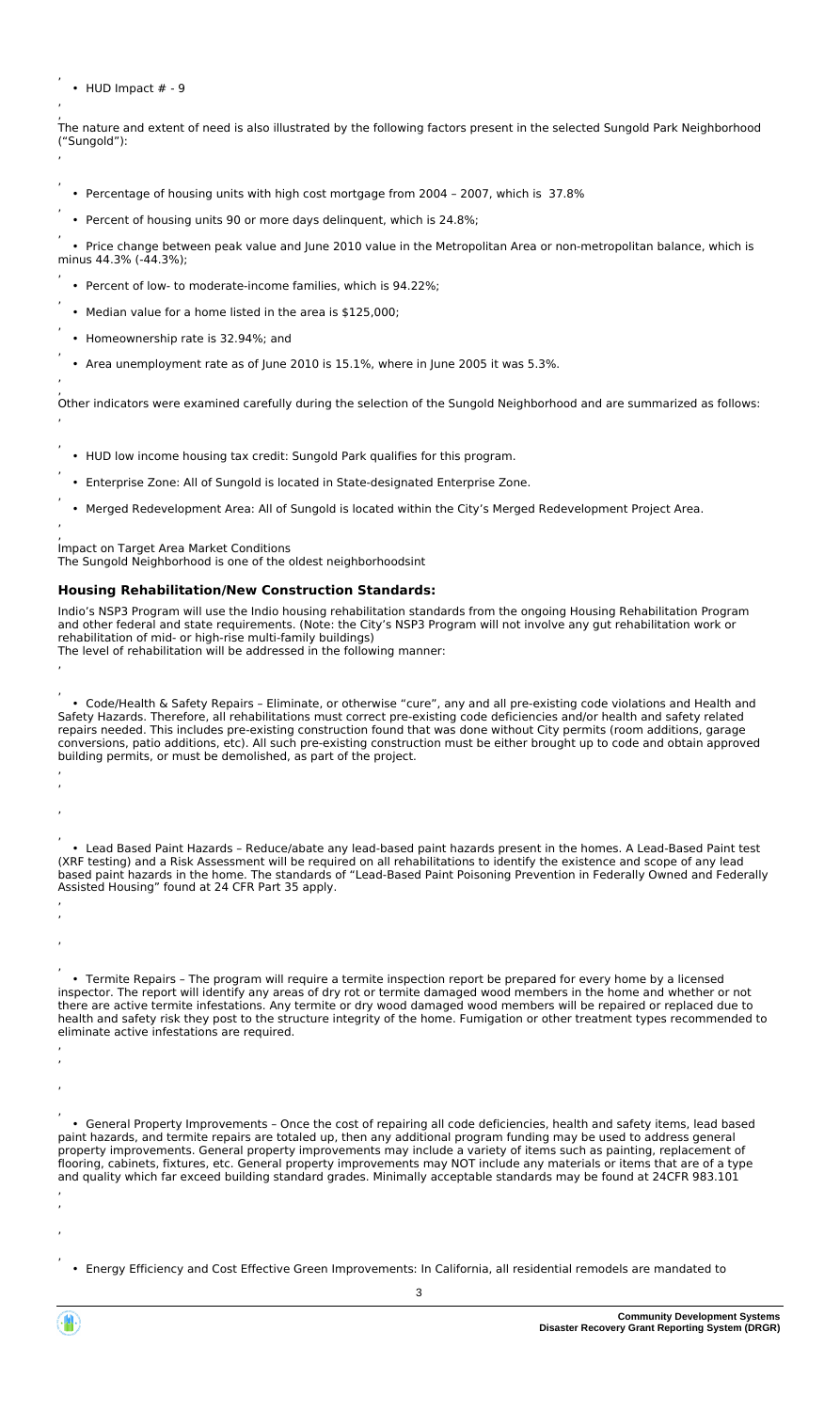comply with Title 24, Part 6 of California's Energy Efficient Standards for Residential Buildings.5 For example, some of the updated code, effective August 1, 2009, requires energy standards that are equal or less than the existing home that is being remodeled by installing energy efficient windows, natural gas water heating when possible, and standards for sealing duct systems and roofing materials. The City of Indio's NSP3 program will comply with this State of California established en

#### **How Fund Use Addresses Market Conditions:**

he City with an aging housing stock. The vast majority of its housing stock was built prior to 1978. Sungold provestobe asuitable area for the NSP3 Program sinceit currently serves as one of the City's NSP2 target areas. NSP3 funds will be used to support on-going efforts. The focused concentration of neighborhood revitalization efforts will yield the greatest possibility for noticeable impact within the shortest period of time. In addition to the NSP2 and NSP3 resources, the City established the "Better Neighborhoods Program" which allocates Community Development Block Grants ("CDBG") funds to neighborhoods in need of public infrastructure improvements such as streets, sidewalks, curbs, gutters, and parks – Sungold will be one of the first neighborhoods to benefit from this program. The long-term benefits of these efforts will aid in restoring integrity and viability of the Sungold Neighborhood, its housing units and infrastructure, and ultimately attract new families and other development opportunities to the area.

At present there are roughly 38 homes in some stage of foreclosure with the threat of additional homes to follow. This represents a sufficient number of NSP-eligible properties the City can address. The cost to rehabilitate these homes is projected to be more expensive than if targeting newer homes. This rehabilitation cost alone is a deterrent to many wouldbe homeowners. With NSP3 funding, the City plans to increase demand by creating affordable homeownership opportunities for families below the 50% and 80% AMI thresholds.

The affordability of home prices and extremely low interest rates create the most advantageous opportunity for potential first-time homebuyers. This in combination with down payment assistance and substantially renovated homes can create the necessary driving force to encourage demand. There are sufficient renters within the City that can be drawn into homeownership. Roughly 40% of Indio residents are renters. In addition, almost 30% of Indio families are at or below the 50% AMI threshold and 10% at the 50% - 80% AMI threshold. These factors indicate that there are sufficient families that can take advantage of the NSP3 Program.

Sources: [1] Indio CDBG ConsolidatedPlan

[2] www.ForeclosureRadar.com, December 27, 2010

[3] Trulia Real Estate Search, www.trulia.com

[4] HUD Aggregated USPS Administrative Data on Address Vacancies database as of March 2010

#### **Ensuring Continued Affordability:**

Continued affordability will be ensured through the use of Deed Restrictions, Covenants, and any other mechanism able to impose conditions restricting the sale of NSP-assisted property to a non-income eligible household or the conversion of an NSP-assisted property to an ineligible use. The City of Indio has adopted long-term affordability requirements which exceed the minimum HOME Program affordability

found at 24 CFR 92.254.<br>Homeownership Assistance HOME Minimum Period of Affordability **Indio NSP3 Minimum Period of** Affordability In Years In Years Under \$15,000 5 10  $$15,000$  to  $$40,000$ 

|  | <b>Ensuring Continued Affordability:</b> |  |
|--|------------------------------------------|--|
|  |                                          |  |

|               | -- |                           |
|---------------|----|---------------------------|
| Over \$40,000 |    | 20<br>- -<br>--<br>$\sim$ |

#### **Definition of Blighted Structure:**

The City of Indio uses the State of California's definition of blight as found at California Health and Safety Code Sections 33030 and 33031.

#### **Definition of Affordable Rents:**

For any NSP-funded rental activity, "affordable rents" shall be defined as 30% of the household's adjusted income, less utility allowances as adopted by the County of Riverside's Housing Authority for the Section 8 program, as appropriate. HUD's Fair Market Rent schedule for the Riverside/San Bernardino/Ontario MSA will be used. Should any gap be present, funds for this gap will be required from other sources of funding.

#### **Housing Rehabilitation/New Construction Standards:**

ergy efficiency standard. Additional green improvements include: ,

, o Sustainable landscaping. Indio's location in desert terrain makes the use of native vegetation an important item for water conservation and beautification.

 o Local Source Materials. Given Indio's economic crisis, it will be imperative to ensure that construction materials are from local sources and close to the job site to improve the local economy and reduce goods movement costs. o Green Label Certified Floor Covering. Carpet will not be installed in basements, entryways, laundry rooms,

bathrooms or kitchens.

 • Energy Star Labeled Products: All moderate rehabilitation work will include only the purchase of Energy Star products and appliances. This includes refrigerators, dishwashers, washing machines, light bulbs, light fixtures, and water heaters, which may include gas tanks, tankless models, heat pumps, and solar with electric back-up, heating and cooling systems, and roof products. The City of Indio will consistently refer to the list of Energy Star qualified products located at: http://www.energystar.gov/index.cfm?fuseaction=find\_a\_product. ,

#### **Vicinity Hiring:**

Emphasis will be placed on hiring local employees and disadvantaged businesses in accordance with Section 3 requirements. Section 3 clause (verbatim) will be incorporated in all solicitations and contracts. Located adjacent to the Sungold Neighborhood is the Riverside County Workforce Development Center which provides education, job training, and employment program services. This center will provide a viable means for soliciting employment opportunities from eligible Section 3 employees. All vendors will be made aware of the Section 3 provisions.



, ,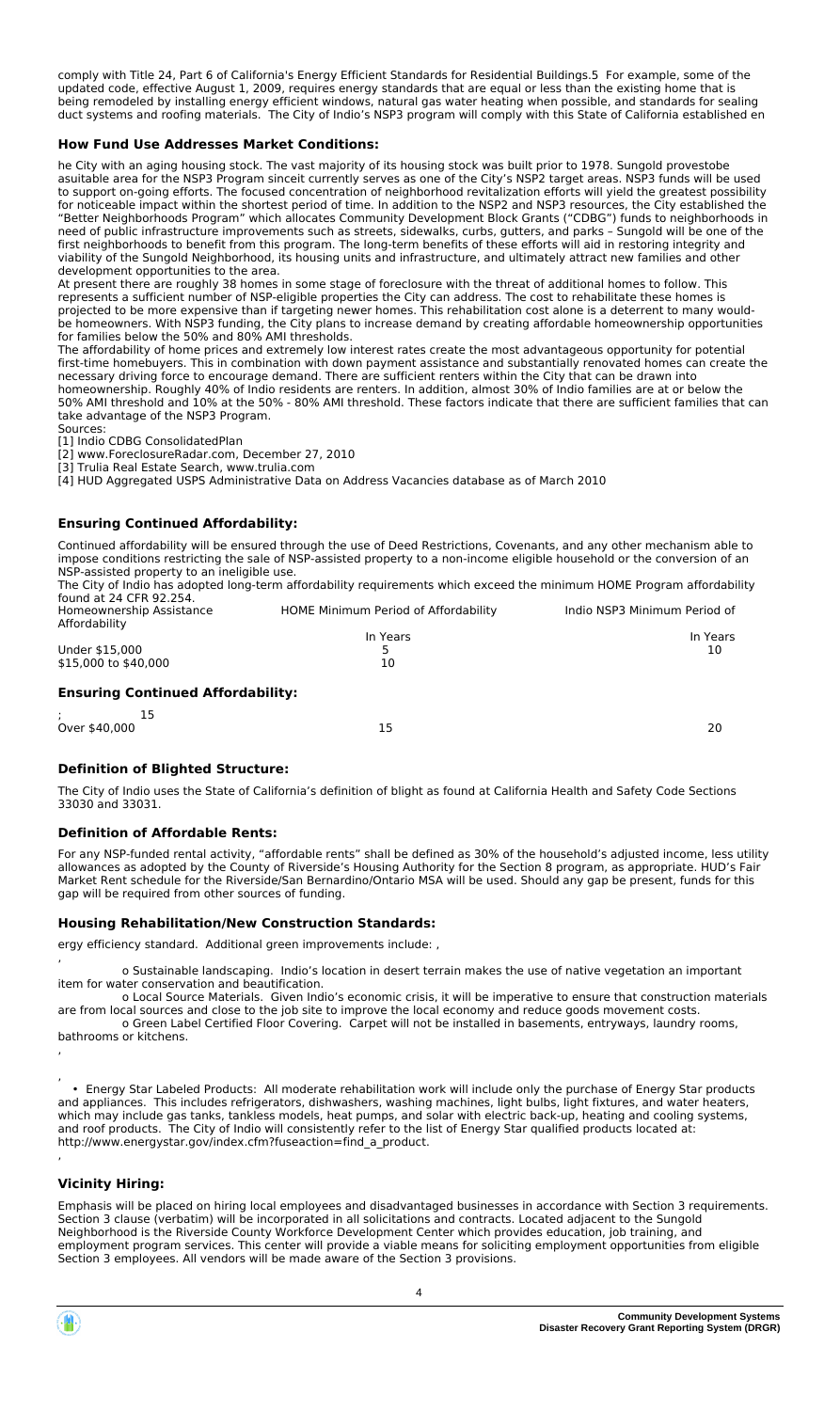Furthermore, the City of Indio has adopted a Local Preference Ordinance (Code of Indio Section 33.116(B)) which establishes a purchasing policy to give local businesses when procuring goods and services. When all factors are equal except for price, a preference will be given to local vendors equal to 10% of the price of the quote.

### **Grantee Contact Information:**

To obtain additional information regarding the City's NSP3 Program, Please write visit or call:

City of Indio 100 Civic Center Mall Indio, CA 92201 (760) 391-4120 www.indio.org Attn: Jesus Gomez, Housing Programs Manager

### **Procedures for Preferences for Affordable Rental Dev.:**

The City's NSP3 allocation is not substantial enough to develop multi-family rental projects. Furthermore, real estate prices are within reach of households earning at or below 50% of the area median incom; however, many of these families may have credit/financial issues preventing them from purchasing a home. Therefore, the City of Indio has incorporated a Rentto-Own component in its NSP3 Plan to provide an opportunity to aid very-low income families working towards correcting credit deficiencies reside in the homes they ultimately will own. As a condition of participating in this activity, each household will be required to attend a financial fitness/credit counseling course from a recognized and accredited organization. The amount of rent to be paid will not exceed 30% of the household's gross monthly income. A portion of the rent will be set-aside to be used as down payment and closing cost assistance.

| <b>This Report Period</b> | <b>To Date</b> |
|---------------------------|----------------|
| \$0.00                    | \$2,109,071.00 |
| \$0.00                    | \$2,109,071.00 |
| \$0.00                    | \$2,109,071.00 |
| \$0.00                    | \$1,645,404.32 |
| \$0.00                    | \$876,724.62   |
| \$0.00                    | \$768,679.70   |
| \$0.00                    | \$889,805.13   |
| \$0.00                    | \$1,800,142.25 |
| \$0.00                    | \$0.00         |
| \$0.00                    | \$0.00         |
| \$0.00                    | \$0.00         |
| \$0.00                    | \$0.00         |
|                           |                |

## **Funds Expended**

| <b>Overall</b> | <b>This Period</b> | <b>To Date</b> |
|----------------|--------------------|----------------|
| City of Indio1 | \$0.00             | \$1,605,803.79 |
| City of Indio3 | \$0.00             | \$194,338.46   |

## **Progress Toward Required Numeric Targets**

| <b>Requirement</b>                       | <b>Target</b>  | <b>Projected</b> | <b>Actual</b> |
|------------------------------------------|----------------|------------------|---------------|
| <b>Overall Benefit Percentage</b>        | 99.99%         | $.00\%$          | $.00\%$       |
| <b>Minimum Non Federal Match</b>         | \$.00          | \$.00            | \$.00         |
| <b>Overall Benefit Amount</b>            | \$1,897,974.18 | \$.00            | \$.00         |
| <b>Limit on Public Services</b>          | \$163,810.65   | \$.00            | \$.00         |
| <b>Limit on Admin/Planning</b>           | \$109,207.10   | \$210,907.00     | \$198,065.78  |
| <b>Limit on Admin</b>                    | \$.00          | \$210,907.00     | \$198,065.78  |
| <b>Most Impacted and Distressed</b>      | \$.00          | \$.00            | \$.00         |
| <b>Progress towards LH25 Requirement</b> | \$527,267.75   |                  | \$451.497.87  |

## **Overall Progress Narrative:**